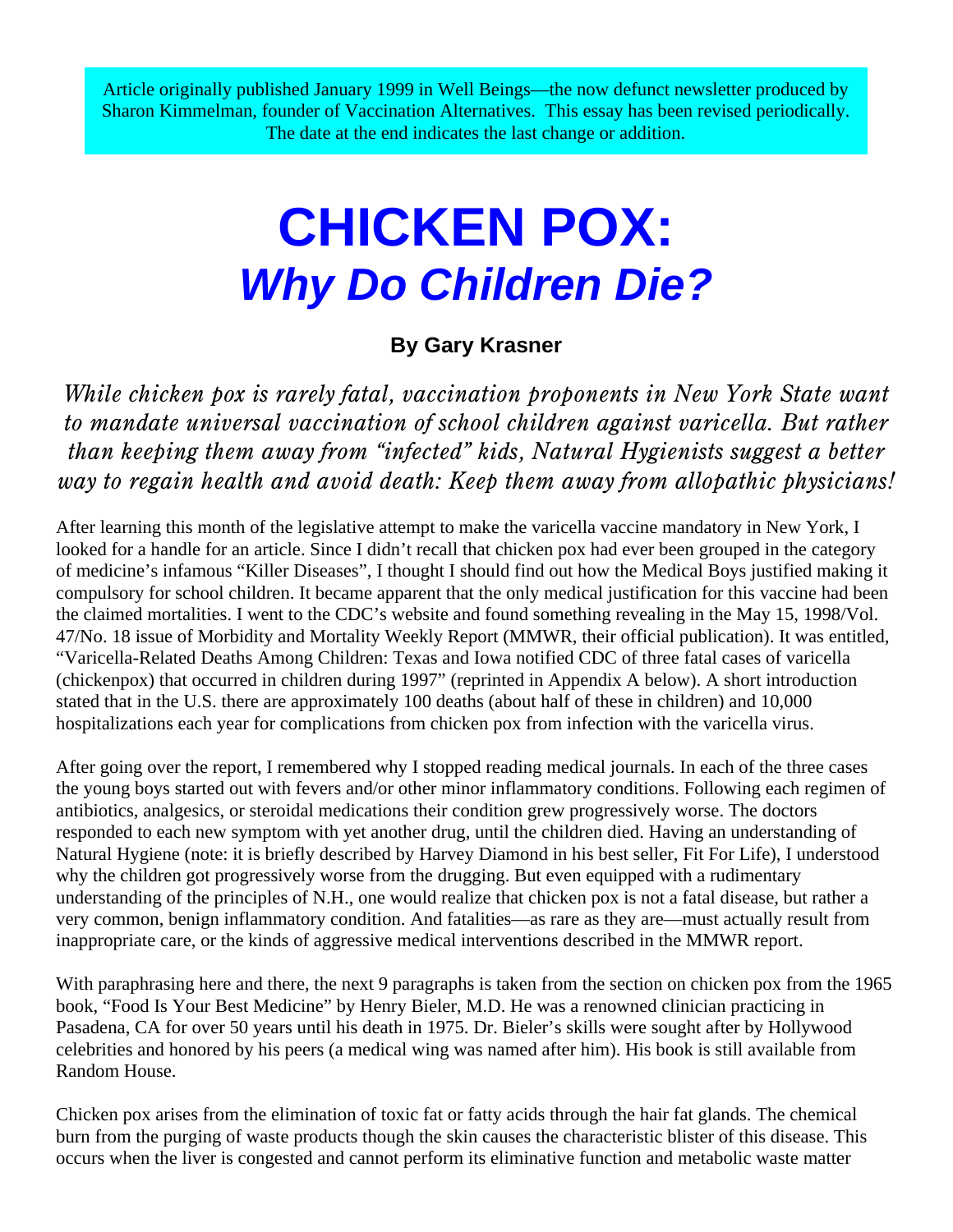(toxins) is then thrown into the bloodstream. These toxins in the blood must be discharged, so nature uses vicarious avenues of elimination, or "substitutes". When these bile poisons (from the liver) in the blood come out through the skin, we get skin conditions manifested by rashes, boils, acne, etc. Or they come out through the mucous membranes (inside skin) manifesting as various catarrhs, like chicken pox. Thus, the skin is "substituting" for the liver, or a vicarious elimination is occurring through the skin.

## FOOD AND DRUGS ARE CONTRAINDICATED

During the more acute and involved forms of toxemia, such as measles, chicken pox, fever, or flu, the liver is much too busy neutralizing toxic wastes to be bothered with digestion of food. Therefore, to facilitate the elimination of this waste, fasting on distilled water is essential in such cases. This accounts for the lack of digestive juices produced, and the loss of appetite that accompanies these illnesses.

After cells have been damaged by the toxic wastes, it is important for bacteria—acting as scavengers—to attack and devour the weakened, injured and dead cells. Otherwise, these dead cells would become accumulated toxic waste themselves. Therefore, antibiotics and other bactericides must not be administered. The so called "bad" bacterial strains die out on their own anyway, once their food (toxic waste) is used up. But until that point, they play an important role in the process that converts waste for eventual elimination.

Not only must germicides be withheld, but one must understand the other reason for fasting: Ingested food must either digest or decompose. Since digestion is diminished during these catarrhal illnesses, the latter holds sway, providing a growth medium for abnormal (read as "pathogenic") bacterial strains.

The class of drugs that doctors use to treat catarrhal diseases are called antipyretics. Among antipyretics, aspirin tops the list of favorites. Aspirin is a phenol (carbolic acid) derivative, with all the chemical qualities of phenol, but without the deadly effect of carbolic acid. Aspirin, like phenol, deadens the nerve endings, thereby masking pain. But aspirin also diminishes a fever by partially blocking the thyroid and the adrenal glands (a bad thing). The phenol derivatives interfere with the proper function of the liver and damage liver cells. The use of aspirin, then, is an attempt to drive out one devil (disease toxins) by admitting another devil!

#### THE IMPORTANCE OF FEVER

Fever in a child is a frightening symptom to the mother. Just what is the function of fever? Is it a harmful process, something to suppress and worry about? Or is it the body's attempt to burn up a poison, thereby helping to dispose of it more quickly?

In the diseases of childhood, fever begins in the liver. In a very strong, robust child, with properly functioning endocrine glands, the toxin is often completely consumed in the liver. The child does not feel sick or have pain; he just has a fever and if the liver area is carefully palpated, it can be noted that there is an elevation of temperature over that organ. In fact, if the temperature under the tongue is 105 degrees, the internal temperature of the liver may be as high as 110 degrees. But if the liver is unable to oxidize completely the poisons of disease so that some leak through into the blood stream, then, under the action of the endocrine glands, the poisons seek vicarious outlets via the mucous membranes. This may be through the upper respiratory tract, diagnosed by doctors as flu, sinusitis, pharyngitis, tonsillitis and possibly even pneumonia, which is a complicated kind of bronchitis. All through this process, the whole power of the liver is diverted into neutralizing the toxic wastes of disease, as evidenced by the fever.

The liver is much too busy to be bothered with the task of the digestion of food. Great strain can be taken off that organ if no food is given. Not only does fasting lower the temperature, relieve the distress and facilitate elimination, but it also lessens the strain on the liver and prevents serious complications, such as middle-ear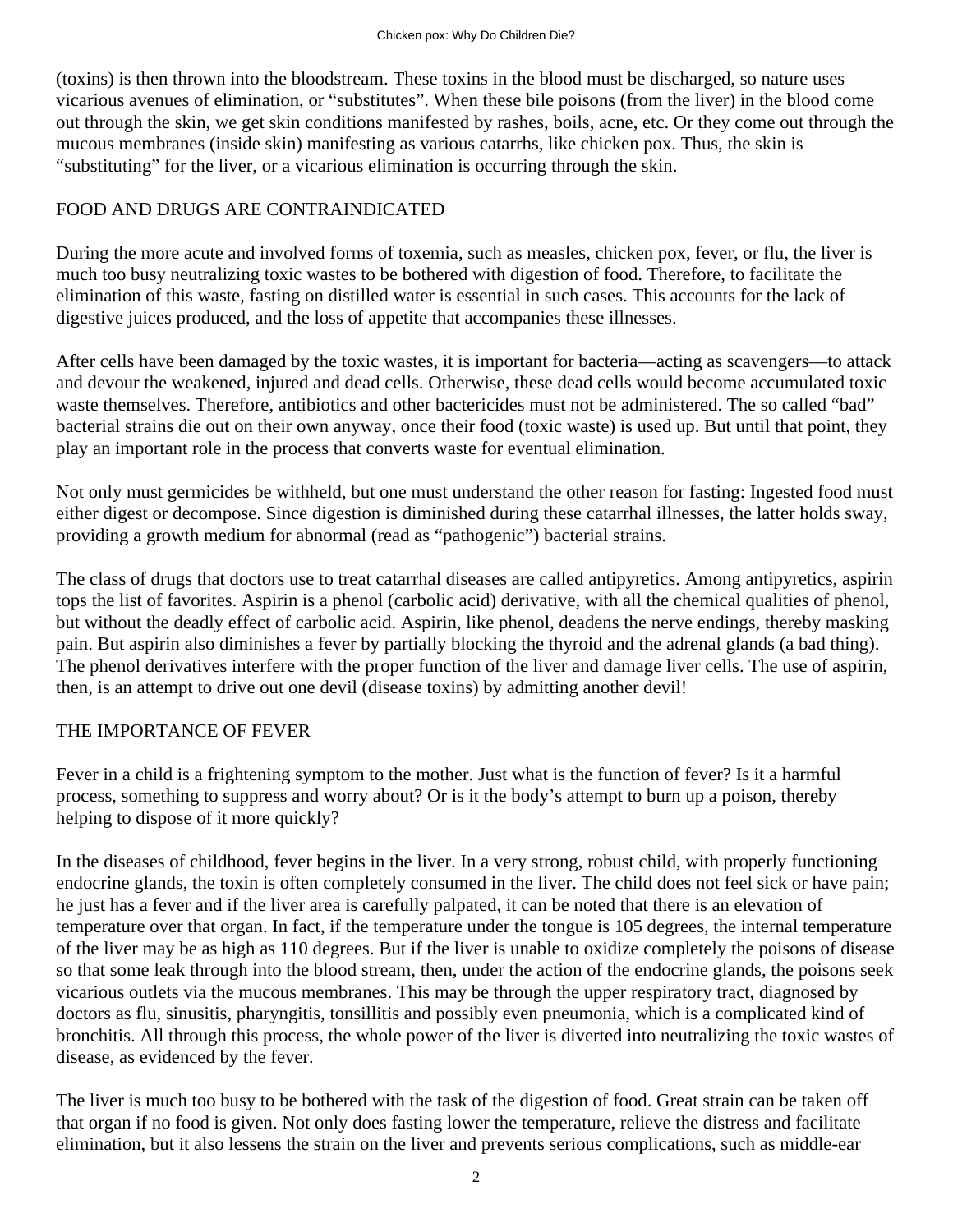disease, mastoiditis and meningitis. Left alone, a fever will not exceed 106 degrees. And only about 4 percent of children experience fever-related convulsions, with no serious aftereffects.

A fast (on distilled water, or at least diluted fruit or vegetable juices) should be continued for twenty-four hours after the temperature has returned to normal. A good rule to remember is that the bowel can be cleared of toxins (by physic or enemas) in twenty-four hours; the blood in three days; the liver in five days, providing no food is eaten. Shingles ("adult chicken pox"), an eliminative crisis through the mucous membranes that occurs in adults, may require about a week-long fast to completely clear up. There should be little or no scars remaining, and absolutely no residual pain thereafter. [That was my experience with shingles 3 years ago.—G.K.]

It appears then, that fever, dreaded because misunderstood, is really nature's attempt to help. It is discomforting, but never does harm; never is attended with serious aftereffects and never should be suppressed with anti-inflammatory drugs or fed with food. I have seen many a case of flu pushed into a pneumonia because some anxious grandmother insisted upon something "to give the child strength", such as chicken broth or a thin starchy gruel, both liquids, of course, but protein and starch—just what the liver cannot handle at this point.

## THE TRUE CAUSE OF "INFECTIOUS" DISEASE

From Dr. Bieler's words (above) we gain a little understanding of Natural Hygiene. So-called "infectious" diseases like chicken pox, measles, or whooping cough are actually inflammatory diseases. The symptoms during such illnesses should be viewed as eliminative crises. They may be very painful, but they're a necessary self-limiting process in which an accumulation of retained metabolic waste (dead cells that become toxic), and the residues of undigested, unassimilated foods are being purged from the body through vicarious (abnormal; inappropriate) channels such as the skin or lungs. Thus, the familiar runny nose, cough, stiffness, fever, and numerous rashes, swellings, lesions, and eruptions through the skin are all manifestations of the same cause which are *not* pathogenic microbes.

Microbes like bacteria, for example, act as scavengers to consume the toxic wastes and the dead cells following inflammation. Their formation and growth do not precede the diseased state in the host, but rather emerge in its wake; and not exogenically—from say, an "infected" person—but rather endogenically, from the genetic material contained in a cell's nucleus after the cell's death and decomposition. Fortunately, a wide range of bacterial strains, or their genetic "blueprints" (e.g., the various cellular and sub cellular—or "filterable"—stages that bacteria cycle through), inhabit our bodies all the time in titers low enough that their waste products do not affect us. Recently reported villains like salmonella, e. coli, or streptococcus are enteric and ever-present inside us. The viruses associated with measles, polio, influenza, and all the rest are also present—both in health and disease—and may have only an associative relationship with the diseases, but no proven causative roles. (Modern medicine still hasn't determined the mechanism by which a virus causes poliomyelitis. When poliolike symptoms are present, and the virus is detected, the diagnosis is polio.) But when we become toxemic and our blood loses its alkalinity, the pathogenic strains begin to flourish in the bodily waste that accumulates even well before any outward symptoms (inflammation and elimination) begin to appear. Their morphology (strain and function) is determined by the type of waste that is present for them to feed upon.

Symptoms are often triggered by a physiochemical or psychological "trauma", such as exposure to cold or toxic chemicals, stress, lack of sleep, ingestion of spoiled meat, a sting or bite from an insect (hyper-reaction from the infection of foreign protein molecules), or an injected vaccine. Why these diseases occur predominantly in children was best described by Dr. Bieler: "The childhood years should be the healthiest of all. It is during those early years that the endocrine glands and the liver are in their best functional capacity, giving the healthy child his natural state of exuberance, inexhaustible energy, and faultless elimination".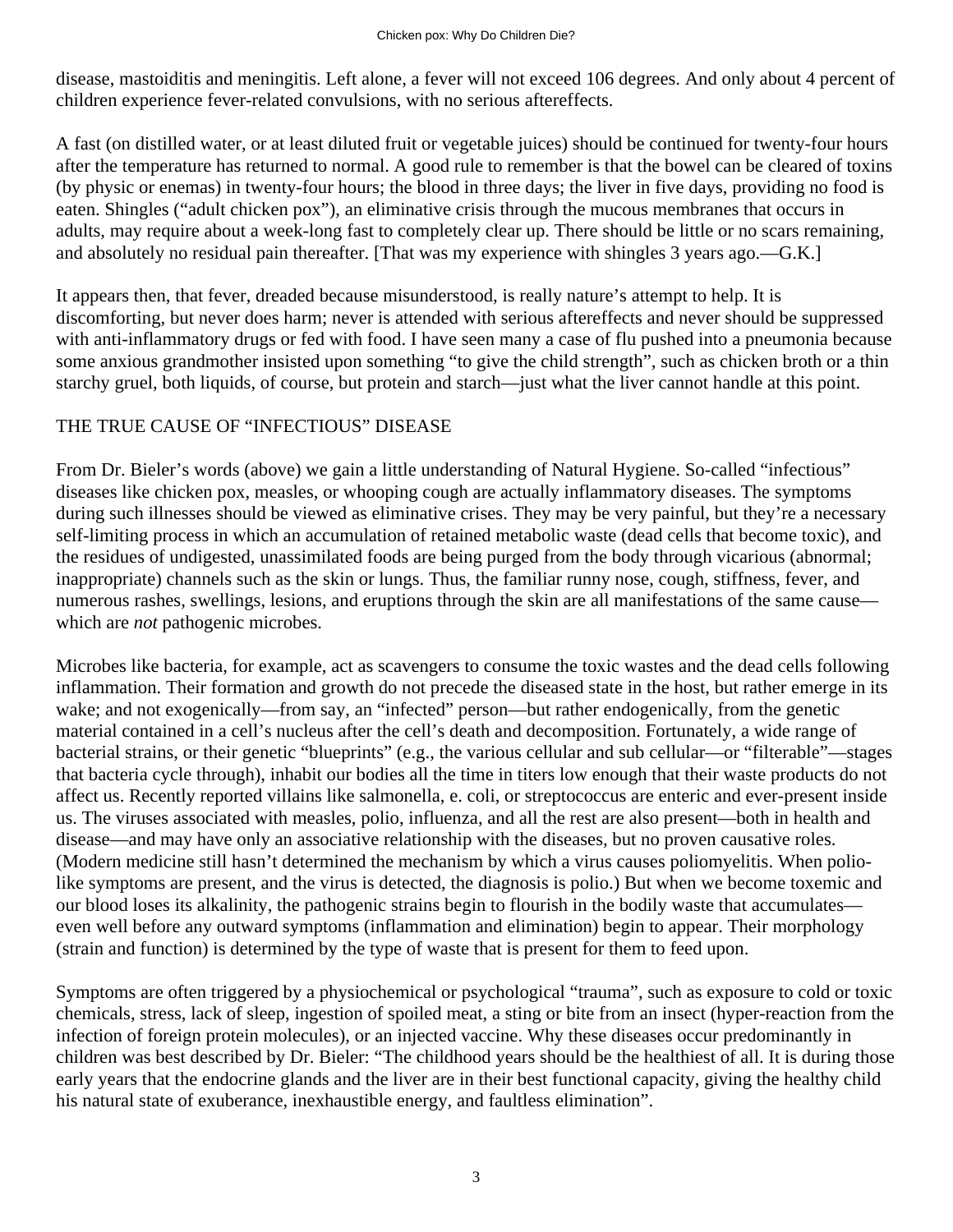Elimination ends, whether treated with drugs, or untreated. When elimination ends and symptoms subside when treated with the former, doctors will proclaim that the drug had taken effect. But they are confusing symptoms with cause; believing that the disappearance of the former equates to the disappearance of the latter. But obviously a cause and an effect cannot be one in the same. When you stop the body from discharging toxic waste, you are not stopping the disease; you are merely stopping the effects.

In other words, neither allopathy, nor any other healing philosophy may claim responsibility for "curing" inflammatory or catarrhal diseases. Because the disease symptoms—the remedial actions initiated by our own bodies—themselves represent the "cure".

But more importantly, when Allopathic physicians employ pain killers, fever suppressants, steroids and other drugs—which are sub-lethal doses of poisons—they have the effect of weakening the patient to the extent of checking elimination. This is a dangerous effect, because the waste products of these germs that have fed on the dead cells, together with the irritation from the toxins themselves may be absorbed into the blood, and irritating the already overworked liver—which is the detoxification center of the body. Antibiotics—which literally means "against life"—act chiefly by violently stimulating the adrenal glands. But if they are weak or depleted, the disease runs a chronic, often recurring course. In the aftermath of these germicides, there are also left fewer germs to convert waste, and no means to carry off and eliminate the dead cells. Not surprisingly, there are more deaths today from septicemia (blood poisoning caused by toxic waste from putrefactive bacteria) than there were before the use of antibiotics. (One of the boys from the MMWR report died from it.) Reactions from antibiotics include anaphylactic shock, aplastic anemia, and induced virulent infections. Deaths from penicillin still occurs today.

As Bieler wrote, fasting is the best therapy. Abnormal bacteria (strains that excrete toxic waste) evolve from, and proliferate on decaying matter. That's what researchers use to culture pathogenic microbes. During illness, digestion is restricted to a degree where portions of ingested food will decompose in the gut, rather that digest. This provides a growth medium for harmful bacteria, and increases the toxic load on the body, which must summon energy to eliminate these endotoxins. Food concentrated with proteins, in particular, should be avoided until symptoms subside, as the byproducts of protein putrifaction are the most toxic.

#### CHICKEN POX DOESN'T KILL; DOCTORS KILL

It's now plain to see why the children described in the afore-referenced MMWR had died. They were given numerous antibiotics, steroids, antipyretic and antipruritic medications and other fever suppressers, some administered directly into their bloodstreams. Probably they were given food to eat as well, even during the height of their inflammatory responses. The CDC admits that children don't die from chicken pox per se, but rather "complications" from chicken pox. But what they don't say is that these complications are all derived from acute blood toxemia established by the very treatments used by allopathic physicians. So strictly speaking, all children that die, do so from the allopathic medical treatments that are used to treat the symptoms that accompany chicken pox. There has never been a recorded death among the many thousands of children treated Hygienically, and without drugs.

What does the CDC list as the most common complication? Pneumonia and secondary bacterial infections (caused by the antibiotics). Other complications, according to the CDC, include encephalitis (inflamed brain tissue mostly from the antipyretics), hemorrhagic complications (such as intestinal bleeding, are the most common symptoms of aspirin—an anticoagulant, or "blood thinner"), hepatitis (congested and inflamed liver caused by the antipyretics), arthritis (decalcification of bone for the calcium needed to neutralize acidic blood, mostly caused by the aspirin), and Reye's syndrome (most commonly associated with giving aspirin to children that have chicken pox or influenza).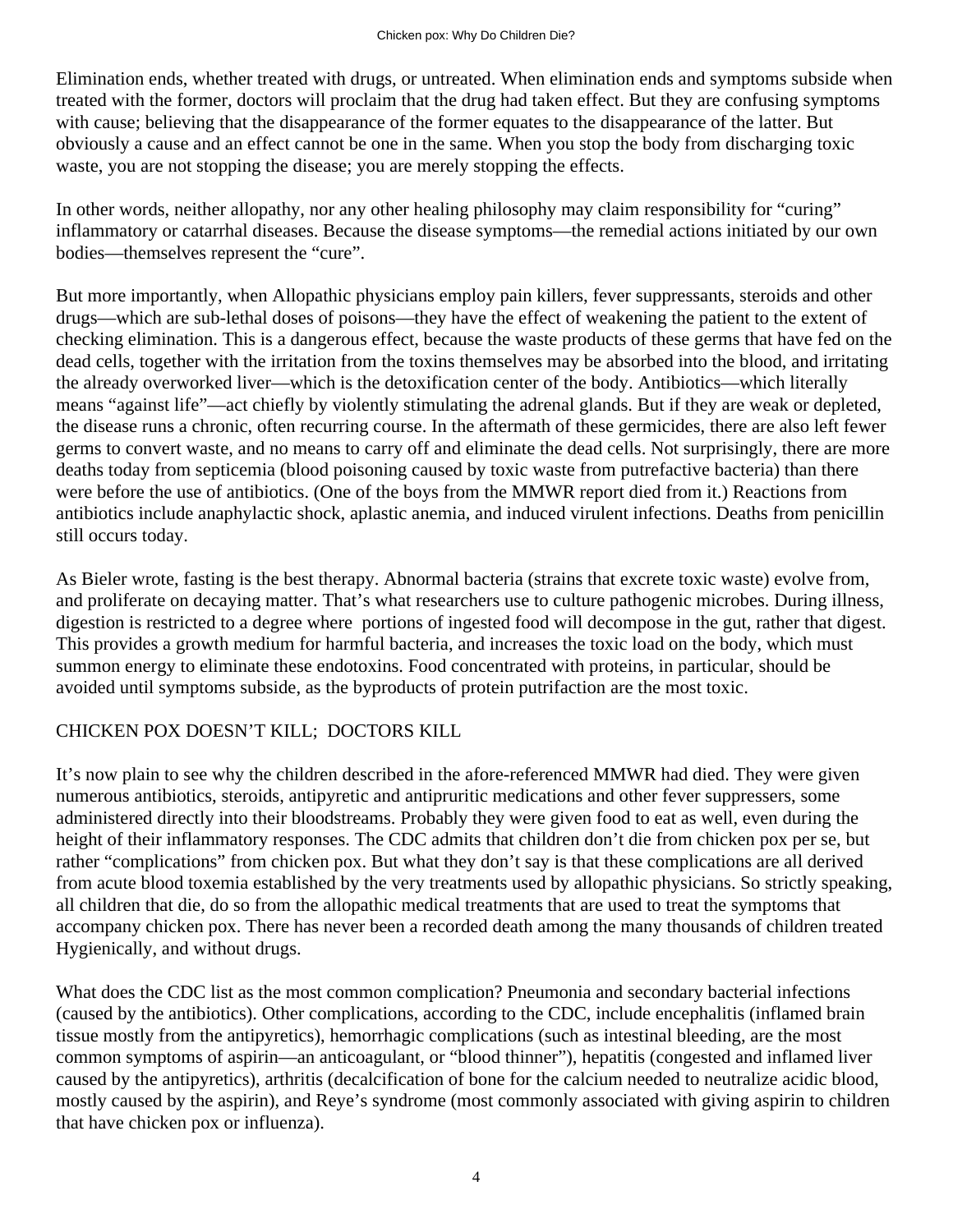Like aspirin and other anti-inflammatory drugs, acetaminophen (ie. Tylenol) will also burden the liver and kidneys and check the vital actions of the body to discharge waste from the blood. Acetaminophen poisoning is also common because it throws the chemistry of the liver off. In fact, it is the most common drug-induced cause of liver failure. It depletes hepatic glutathione, causing the toxic metabolite NAPQI to fail to conjugate, which leads to hepatic injury, and sometimes death.

Therefore, to say that "death is a complication of chicken pox", is like saying, "bleeding is a complication of holding a knife in your hand": each event is neither contingent nor a consequence of the preceding one. Their association is artificial; requiring specific intervening actions to take place. In cases of chicken pox, actions that are in accord and mandated by standard medical practice.

Fortunately, thousands of children each year get well *despite* being treated with drugs and fed food. But a handful do not.

To promote the vaccine, the CDC proclaims that, "varicella (chicken pox) is the leading cause of vaccinepreventable deaths in children in the United States." But while the deaths are certainly preventable, they have nothing to do with the failure to vaccinate.

## AUTHOR'S POSTSCRIPT:

The advice in this article is applicable to all inflammatory diseases. This article could have been titled, "Measles: Why Children Die", or "Whooping Cough: Why Children Die", etc. In each case, medications risk the life of the patient by checking the vital efforts of the body to eliminate waste through abnormal channels. Historically, Natural Hygiene had preceded allopathic medicine, and it represented a different paradign of disease, particularly inflammatory ("infectious") diseases. Hygienists would argue that allopathy's perceived "success" in the prevention and cessation of physical symptoms is really achieved through "enervation", or the weakening of the detoxification and eliminative capacity of our bodies through the use of sublethal dose of poisons (drugs). The (refuteable) claim that there's a lower incidence of infectious diseases (just symptoms, mind you) among vaccinated children may simply prove that such children are more likely getting more drugs, vaccines and chemically laden food, which all contribute to enervation and symptom suppression. While many children may experience an eliminative crisis, it should not, by itself be fatal. To the contrary, such symptoms indicate that there's a "cure" in progress, assuming that they're left alone to run their natural course, unhindered and unmedicated.

> **©1999. Revised 2005 Gary Krasner is the Director of Coalition For Informed Choice 188-34 87th Drive, Hollis, NY 11423 718-479-2939 CFIC@NYCT.NET**

Two Books available from Foundation for Advancement in Cancer Therapies, Box 1242 Old Chesea Sta., New York, NY 10113. Make checks payable to FACT, Ltd. Add \$2 S&H. Add \$3 for first-class postage. Foreign orders: use postal money orders.

Food Is Your Best Medicine by Henry G. Bieler, M.D. Paperback, 1982 by Ballantine Books (236 pages). \_\_\_\_\_\$5.99. This book is also available from "www.randomhouse.com".

Toxemia Explained by Dr. John Tilden. ©1976 by Keats Publ., New Caanan, CT. (130 pages). The theories of the successful clinician, John Tilden (1851-1940), who practiced conventional medicine for 18 years, then abandoned the use of all drugs to run a school and sanitarium in Denver. Describes toxemia as the basis of all diseases. \_\_\_\$5.50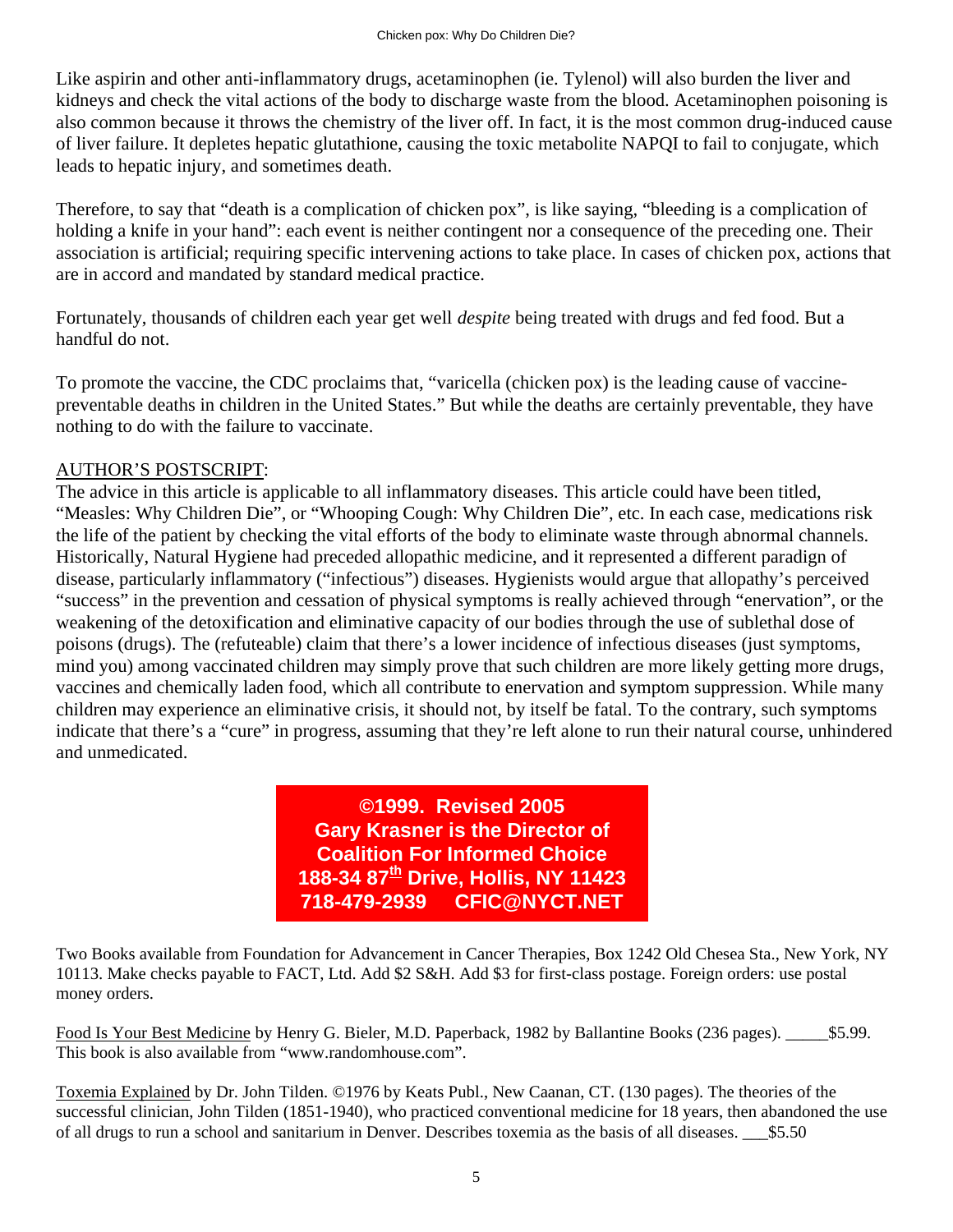### DEBUNKING VIRUS DISEASES MAY BE FOUND AT:

www.soilandhealth.org (includes Natural Hygienic literature) www.virusmyth.com www3.bcity.com/harpub/ www.whale.to/vaccines www.whale.to/disease\_theory.htlm www.garynull.com www.sumeria.net

In 1997, 3 deaths reported by two states did not really occur from chicken pox, but rather from the unnecessary drugs they used to treat it. The preceding article refers to this CDC report, which is recorded here verbatum:

## APPENDIX A: Morbidity and Mortality Weekly Report May 15, 1998 / Vol. 47/No. 18

## Varicella-Related Deaths Among Children: Texas and Iowa notified CDC of three fatal cases of varicella (chickenpox) that occurred in children during 1997:

#### CASE 1

On February 28, 1997, a previously healthy, unvaccinated 21-month-old boy developed a typical varicella rash. He had no reported exposure to varicella. On March 1, he was taken to a local emergency department (ED) with a high fever and was started on oral acetaminophen and diphenhydramine. On March 3, his primary-care physician prescribed oral acyclovir. On March 4, his mother noted a new petechial-like rash. The next morning, his primary-care physician noted lethargy, a purpuric rash, and poor perfusion. He was transferred to a local ED. Fluid resuscitation and intravenous ceftriaxone were initiated, but the child continued to deteriorate rapidly, requiring intubation, mechanical ventilation, and inotropic support with dopamine. Blood cultures were negative for bacterial pathogens. Laboratory tests indicated disseminated intravascular coagulation and severe dehydration. Approximately 1.5 hours after arrival at the ED, he was transported to a tertiary-care center. Within 10 minutes of arrival, he suffered cardiac arrest and died. The death was attributed to varicella with hemorrhagic complications.

#### CASE 2

On December 21, 1997, a 5-year-old unvaccinated boy with a history of asthma was taken to a local ED with a fever of 104.5 F (40.3 C) and a typical varicella rash in multiple stages of healing. The child was treated with antipyretic and antipruritic medications and discharged.

That evening, the boy developed mild dyspnea and was treated at home for a presumed asthma attack with metered-dose inhalers and one dose of oral prednisone. He returned to the ED on December 22 with shortness of breath and a 4-hour history of abdominal and leg pain. On presentation to the ED, one of the patient's siblings had active varicella and another had recently recovered from varicella. Physical examination revealed numerous chickenpox lesions, one of which appeared infected. He was tachypneic, and his extremities were mottled consistent with peripheral septic emboli. Chest and abdominal radiographs revealed a right pleural effusion, pneumonia, and mild ileus. Thoracostomy produced pleural fluid containing gram-positive cocci, confirmed 8 hours later to be group A Streptococcus (GAS). A peripheral blood sample revealed gram-positive cocci. He was admitted to the hospital and treated with intravenous ceftriaxone, nafcillin, and acyclovir.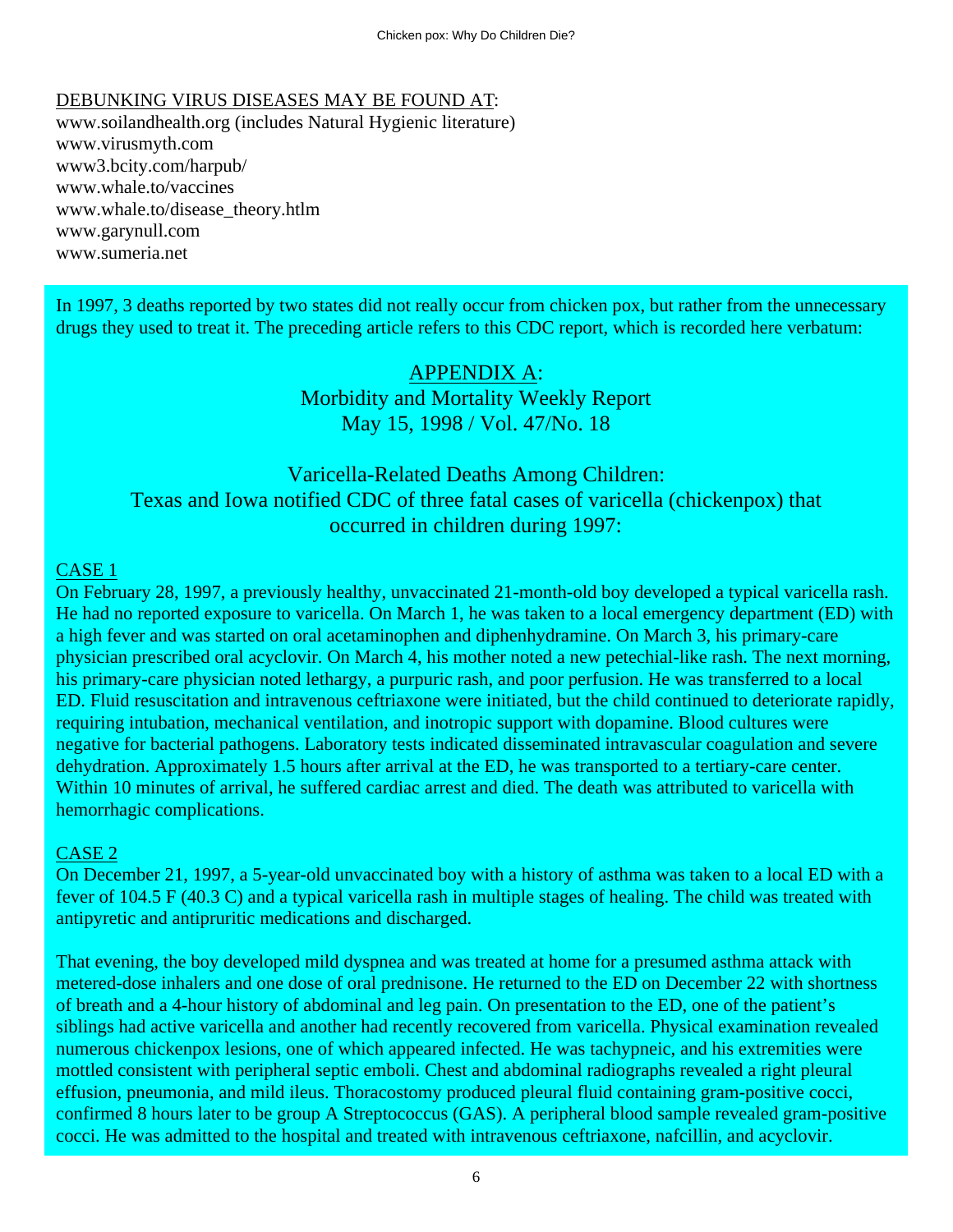After admission, his breathing became labored and his extremities increasingly mottled. He rapidly developed hypotension, obtundation, and bradycardia. Despite efforts at cardiopulmonary resuscitation, the child died 5 hours after arriving at the ED. A post-mortem examination attributed the death to GAS septicemia, pneumonia, and pleural effusion, complicating varicella infection.

## CASE 3

On December 14, 1996, a previously healthy, unvaccinated 23-month-old boy developed fever and a typical varicella rash. Approximately 1-2 weeks earlier, his unvaccinated 4-year-old sibling had contracted varicella. He was taken to his physician on December 17 because of persistent fever and cellulitis of the left foot, and he was hospitalized on December 19 for failure to improve on an unspecified outpatient antibiotic regimen. Because his condition deteriorated despite intravenous methicillin and ceftriaxone, he was transferred to a regional hospital on December 21. Sepsis, possible viral meningoencephalitis, and mild pleural effusion were diagnosed. A cerebrospinal fluid examination revealed lymphocytic pleocytosis, and blood and urine cultures grew penicillin-resistant Staphylococcus aureus. Antibiotics were changed to nafcillin and gentamycin, and intravenous acyclovir was added on December 23. On December 24, the child developed an aortic insufficiency murmur, and an echocardiogram revealed a 9x9 mm vegetation on the aortic valve, consistent with bacterial endocarditis. Serial echocardiograms displayed growth of the vegetation and development of a pericardial effusion. He was transferred to a cardiac surgery center on December 26. While awaiting surgery, he developed refractive heart failure secondary to staphylococcal endocarditis. He became incoherent, probably secondary to a major embolic neurologic event, and died on January 8, 1997.

#### PUBLISHER'S POSTSCRIPT

We received positive responses from many who read, "Chicken Pox: Why Do Children Die?, from our 11/98-1/99 double issue. The following letter from Benjamin Estrada, M.D. published in "Infections in Medicine®" [Infect Med 16(5):307, 1999. © 1999 SCP Communications, Inc.] apparently supports Gary Krasner's assertion that the complications that children die from are not caused by chicken pox per se, but rather from the the drugs that doctors use to "treat" chicken pox. —*Sharon Kimmelman, Publisher, WB.*

# Pediatric Bulletin Varicella and GAS: Do NSAIDs Fuel the Fire?

Author: Benjamin Estrada, MD, University of South Alabama, Mobile, Ala. Published in: Infect Med 16(5):307, 1999. © 1999 SCP Communications, Inc.]

During the past decade, there has been an increase in the frequency of severe Group A beta-hemolytic streptococcal (GAS) infections in children. Factors associated with this development are an increase in the prevalence of exotoxin-producing serotypes and low herd immunity. The increase is due in part to the low rates of infection with these strains in the past.

It has been noted in some series that severe invasive GAS infections such as necrotizing fasciitis (NF) and streptococcal toxic shock syndrome (STSS) are associated with preexisting varicella infections in up to 47% of patients (Peterson CL et al: Pediatr Infect Dis J 15:151-156, 1996). Another possible association, this one between the use of nonsteroidal anti-inflammatory drugs (NSAIDs) and severe GAS infection in children with varicella, has also been reported by several investigators. NSAIDs have been used to ameliorate the signs and symptoms of varicella, but the question of whether their use increases disease progression remains.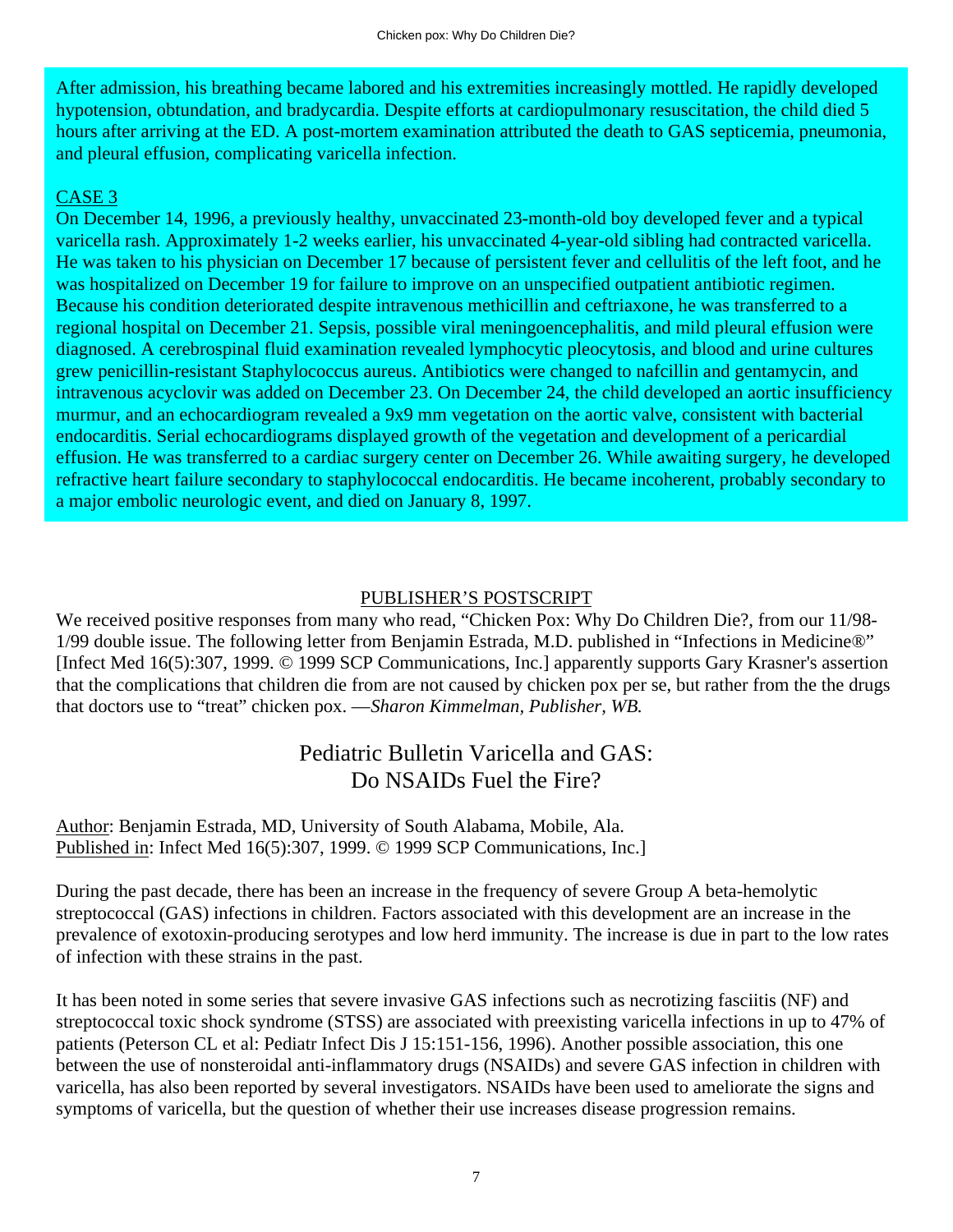The association between fulminant NF and the use of NSAIDs was reported by Rimailho and collaborators more than a decade ago (Rimailho et al: J Infect Dis 155:143-146, 1987). These investigators described fulminant disease in five patients treated with NSAIDs, which included aspirin, diclofenac, piroxicam, and nifluminic acid. Several studies have demonstrated the development of lymphopenia and decreased lymphocyte function in the presence of aspirin and other NSAIDs. It has also been shown that abnormal neutrophil chemotaxis, chemiluminescence, and lymphocyte transformation of PHA occurred when leukocytes from a patient with NF were exposed to NSAIDs. This information suggests that NSAIDs may decrease immune function and favor a widespread infection in patients infected with invasive strains of GAS (Smith RJ: South Med J 84:785-787, 1991).

The association between the use of ibuprofen and the development of severe GAS infection in children with varicella was first reported by Brogan and colleagues (Brogan et al: Pediatr Infect Dis J 14:588-594, 1995) in a series in which five children developed GAS NF while receiving treatment with this NSAID. The investigators concluded that it may be prudent to limit the use of this drug for local complications of varicella, since it may impair granulocyte function and at the same time mask the signs of disease progression with GAS.

Until recently, most of the evidence suggesting a potential association between the use of ibuprofen in patients with varicella and the development of GAS invasive disease was based on isolated case reports or data obtained from small case series. A recent study aimed at the evaluation of risk factors associated with the development of invasive GAS infection in patients with varicella found that the development of invasive disease with this bacteria was 8.3 times more likely in those patients in whom ibuprofen had been used during the first 5 days after the onset of varicella (Peterson CL et al: Pediatr Infect Dis J 15:151-156, 1996).

More recently, a case-controlled study was performed to determine whether ibuprofen use was associated with the development of NF in patients with varicella. This study included 19 children with varicella and NF and 29 controls also diagnosed with varicella and a serious soft-tissue infection other than NF. Ibuprofen use before hospitalization was more likely in cases than in controls (42% vs 15%). Patients with NF complicated by renal insufficiency or STSS were also more likely to have used ibuprofen than those with uncomplicated NF. Although this study does not establish a direct causal relationship between ibuprofen use and the development of GAS NF in patients with varicella, the findings imply that an association may exist. The authors suggest that this association could either be due to a more severe GAS infection promoted by the immunoinhibitory effect of ibuprofen, or "masking" of the signs and symptoms of disease progression by the action of the same drug. Another possibility is that ibuprofen use could be only an indicator of more severe disease that required more aggressive anti-inflammatory management (Zerr DM et al: Pediatrics 103:783-790, 1999).

These studies suggest that there is an association between the use of ibuprofen (and possibly other NSAIDs) in children with varicella and the development of severe invasive GAS infection. Until a definite causal relationship can be established or ruled out by future studies, practitioners should consider the potential risks of using these medications in children with varicella. Providing comfort for symptom relief through the administration of these drugs must be weighed against the potential for development of severe GAS disease.

——————————

Dr. Estrada is Assistant Professor of Pediatrics, Division of Pediatric Infectious Diseases, University of South Alabama, Mobile, Ala.